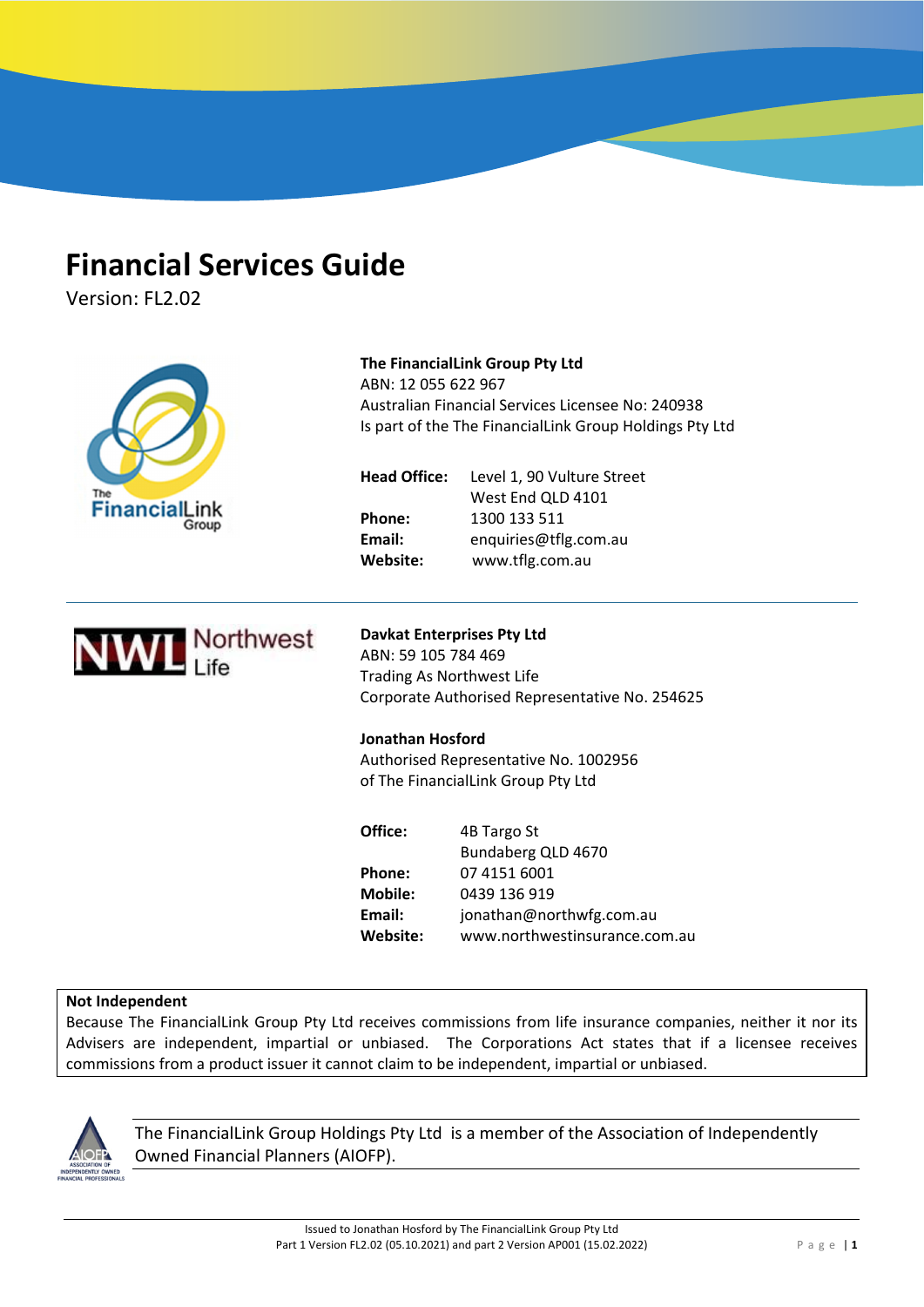# **PART 1 – FINANCIAL SERVICES GUIDE**

This Financial Services Guide (FSG) is issued by **The FinancialLink Group Pty Ltd** ABN 12 055 622 967 AFSL 240938, referred to as **TFLG**, "we", "us", and "our". There are two parts to this FSG. Please make sure that you read both parts before making any decision based on our advice. This document is Part one and Part two is the Adviser's Profile, which includes information about your financial adviser ("adviser"), who is one of our Authorised Representatives. Any reference to an adviser will include the details of the adviser's company if they are part of a corporate entity. If the adviser's profile is not attached please ask the adviser for this profile or contact **TFLG** Head Office whose contact details are in the next section. Your adviser is authorised by us to distribute this FSG.

## **WHAT IS A FINANCIAL SERVICES GUIDE (FSG)**

The Financial Services Guide (FSG) is an important document that is designed to help you decide whether to use the financial services offered. The main purpose of the Financial Services Guide (FSG) is to give you an overview of the financial services that are being offered and it provides you with the following information:

- **About us:**
- What kinds of financial services we are authorised to provide to you;
- The process we follow to provide financial services;
- How we, our Authorised Representatives (and any other relevant persons) are remunerated;
- Are there any of our associations or relationships that might influence the financial services we offer?
- How we collect, use and disclose the information you provide to us
- Our complaints handling procedures and external dispute resolution procedures including how you can access them.

The terms Representative, Authorised Representative, Corporate Authorised Representative, and Advice Provider meansthat a person, or entity, is authorised to represent a business that holds an Australian Financial Services (AFS) licence. **TFLG** is the holder of an AFS Licence and is therefore responsible for the financial services provided, including the distribution of this Financial Services Guide (FSG).

As there are many different titles in the marketplace describing such authorised representatives and advice providers throughout this document we are describing them as Adviser(s) or Your Adviser(s).

#### **ABOUT US**

TFLG is part of The FinancialLink Group Holdings Pty Ltd. The FinancialLink Group Holdings Pty Ltd is the Australian financial services arm of Genesis Financial Inc.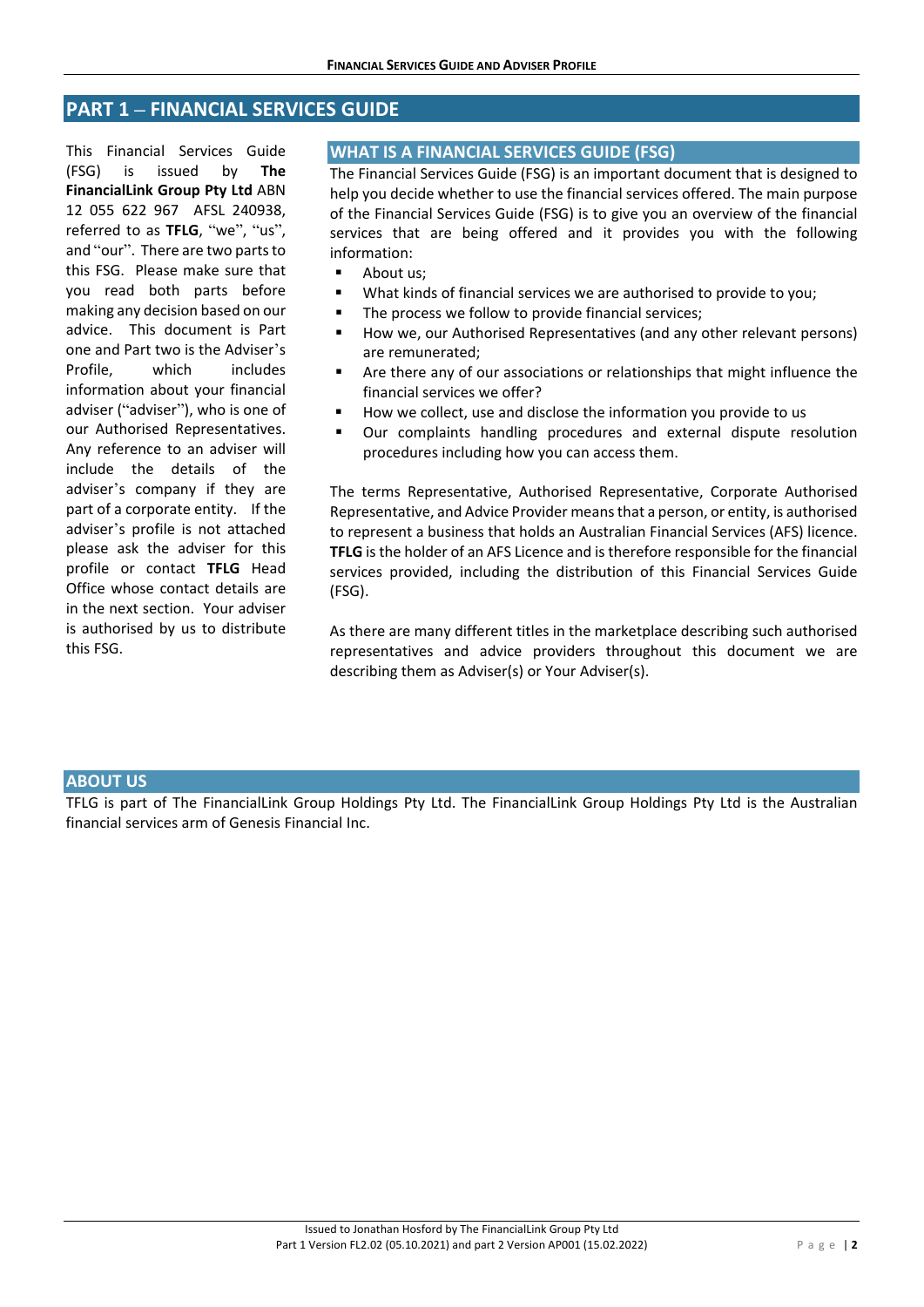# **WHAT KINDS OF FINANCIAL SERVICES WE ARE AUTHORISED TO PROVIDE TO YOU AND WHAT KINDS OF FINANCIAL PRODUCTS DO THESE SERVICES RELATE TO ?**

TFLG is authorised to provide product advice on and to deal in the following strategies and classes of products:

## **Strategies**

- Financial planning strategies including:
- Tax planning (in consultation with your tax adviser)
- Estate planning
- Business succession planning including life risk insurance
- Life Insurance and risk management
- Pre and post retirement planning
- Retirement income
- Social security advice
- Investments
- Self‐managed superannuation funds (SMSF)
- Wealth accumulation
- Wealth creation
- Gearing
- Standard Margin lending
- Superannuation and rollover advice
- Asset allocation and management advice
- Ongoing advice and review services
- **Product Classes**
- Deposit and payment products limited to; basic deposit products and deposit products other than basic deposit products.
- Debentures, stocks or bonds issued or proposed to be issued by a government.
- Life Products including: Investment Life Insurance Products, and Life Risk Insurance Products.
- Interests in managed investment schemes including: Investor directed portfolio services.
- Retirement savings accounts ("RSA") products (within the meaning of the Retirement Savings Account Act 1997).
- Securities.
- Standard Margin Lending Facility.
- Superannuation.

## Your Adviser may only be authorised to provide advice in some of the above areas. Please refer to the Adviser Profile (Part 2 of this FSG) which sets out those areas your Adviser is authorised to provide you with advice and **recommendations.**

Please note that only products approved by **TFLG** may be recommended by the adviser.

If you hold a specific product which is under a class of product covered by the TFLG licensee, your adviser may review and advise you on this product even though it is not on our Approved Product List (APL). However, your Adviser will not be able to deal in, write or arrange further business on this product if it is not on our:

- **APL:**
- is a product on which they are not authorised to provide personal advice. The Adviser Profile (Part two of this FSG) outlines the classes of financial products on which they can provide advice.

Your adviser may also conduct separate business activities such as accounting, mortgage advice and other services not provided under our licence. We are only responsible for the financial products and services described in this FSG and on our APL. From 1 July 2014, new regulation requires your financial adviser to declare whether they are a registered (tax) adviser and the tax (financial) advice service they are authorised to provide.

## **THE PROCESS WE FOLLOW TO PROVIDE FINANCIAL SERVICES**

Your adviser acts as our Authorised Representative when providing personal advice to you and therefore we are responsible for any advice given. Your adviser is under an obligation to act in your best interests in relation to any personal advice provided to you (known as the 'best interest duty').

Your adviser is authorised by us to give you personal advice, but in order for them to do so, you need to provide them with information about your needs, goals and objectives. If you choose not to provide your adviser with this information, any advice they provide may not be appropriate to your needs.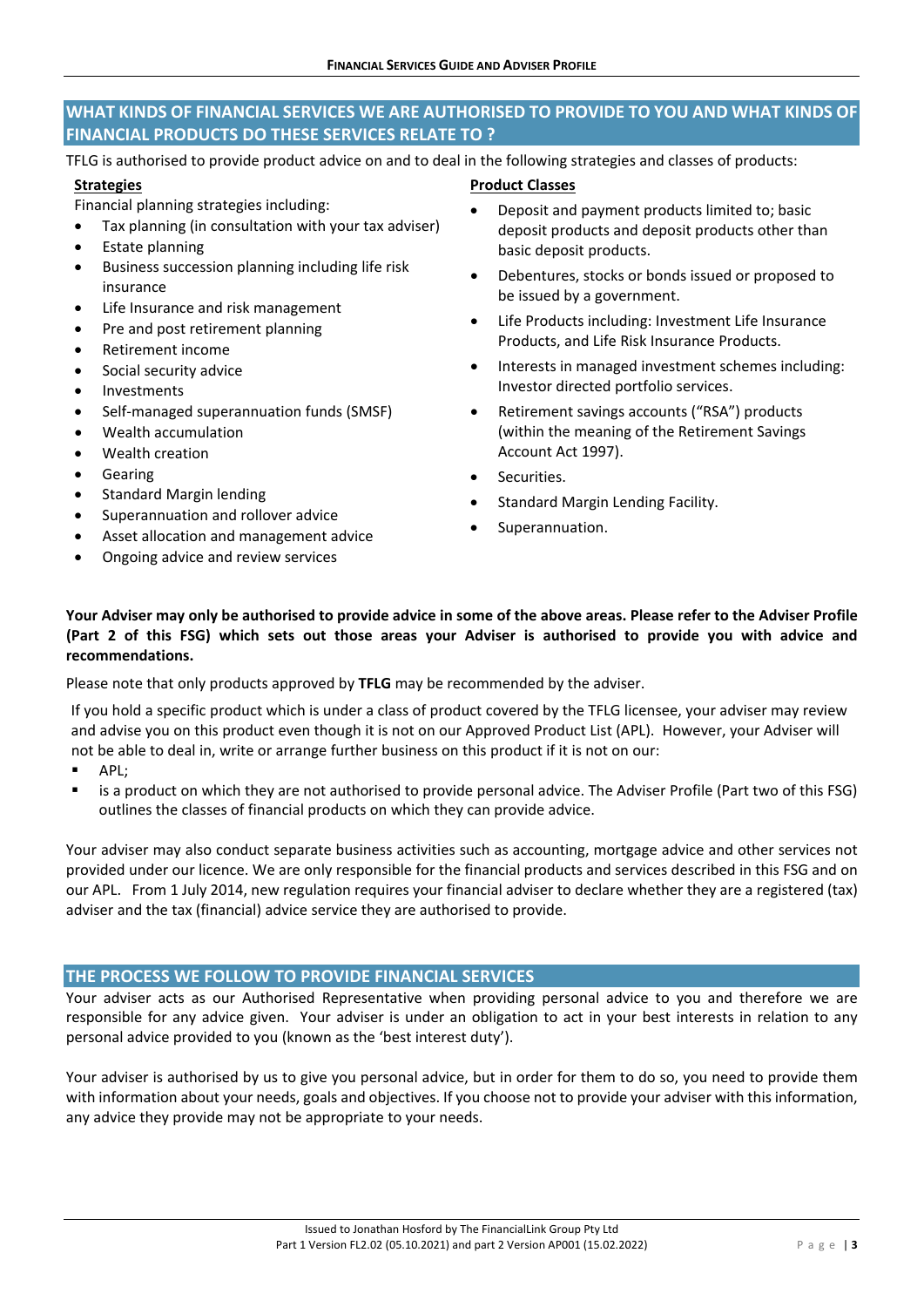## **PROVIDING YOUR ADVISER WITH INSTRUCTIONS ON HOW TO BUY OR SELL FINANCIAL PRODUCTS.**

You may specify how you would like to give your adviser instructions, for example, in writing, fax or other written means. However, in all instances your adviser will require your instructions to be in writing. For your own protection, you should not:

- sign any blank forms or documents
- appoint any financial adviser to act as your attorney or authorised signatory
- nominate any financial adviser to receive your statements without you also receiving a copy, or
- give your adviser unclear or misleading instructions or false information.

Other documents that you may receive in addition to the FSG and Adviser Profile, your financial adviser may provide you with the following documents:

A Statement of Advice (SoA) or Record of Advice (RoA).

Before your adviser provides you with any personal financial product or financial service advice (personal advice), they will collect information about you, your objectives, financial situation and needs. The SoA will set out the advice and the basis upon which it is given. You may then decide whether or not to act on it. It will also set out information about our remuneration and your adviser's remuneration and disclose any associations or relationships which might reasonably be expected to influence them when providing the advice. Any subsequent personal advice that is provided to you may, if it is in relation to advice which has already been provided to you previously in a SoA, will be documented in either a futher SoA or a RoA, provided there has not been a significant change in your personal circumstances or the basis upon which the initial advice was provided. Copies of all advice documents will be retained on your client file and you may request a copy by contacting your adviser.

 A Product Disclosure Statement (PDS). If a particular financial product (other than securities) is recommended by your adviser you must also be provided with a PDS issued by the product issuer. The PDS contains information about the benefits, risks and other features of the product, which will enable you to make an informed decision about whether to purchase the product.

## **HOW WE, OUR ADVISERS (AND OTHER RELEVANT PERSONS) ARE REMUNERATED**

Both we, and your adviser receive remuneration from:

- service and advice fees paid by you;
- Remuneration and other payments paid by product providers;
- Commission / Brokerage
- other benefits.

All Fees and Remunerations must be paid to us, the Financial Services Licensee. We will then forward on to your adviser their share of the fee or remuneration.

No Fee or Remuneration is allowed to be paid to your Adviser directly or by way of direct debt to your adviser's account.

## **Service and advice fees paid by you**

Your adviser will discuss and explain our fee structure with you before we provide you with any financial advisory services. The types of fees you can be charged are listed below. Also, you may be charged a combination, or part of, any of these fees:

- Fee for advice your adviser may charge fees for the preparation and implementation of the advice. These fees will be based on your individual circumstances, the complexity of your situation and the time it takes to prepare personal financial advice for you.
- Ongoing advice fee your adviser may charge a fee to provide ongoing portfolio reviews and/or for the provision of ongoing services. This fee will be either a set amount, or based on the amount of funds under our advice, and/or the time involved in reviewing your portfolio, e.g. an hourly rate. Your adviser will discuss these fees with you prior to giving you the advice.
- **General Advice / Execution Only instructions**

Where "General Advice" or an "Execution Only" instruction is provided, you may request particulars of remuneration payable to us and to your adviser, directly from your adviser. Please refer to the Adviser Profile attached for information about any portion of these fees that we may retain and please ask your adviser, or us, if you require further information about any of the fees and charges that you pay.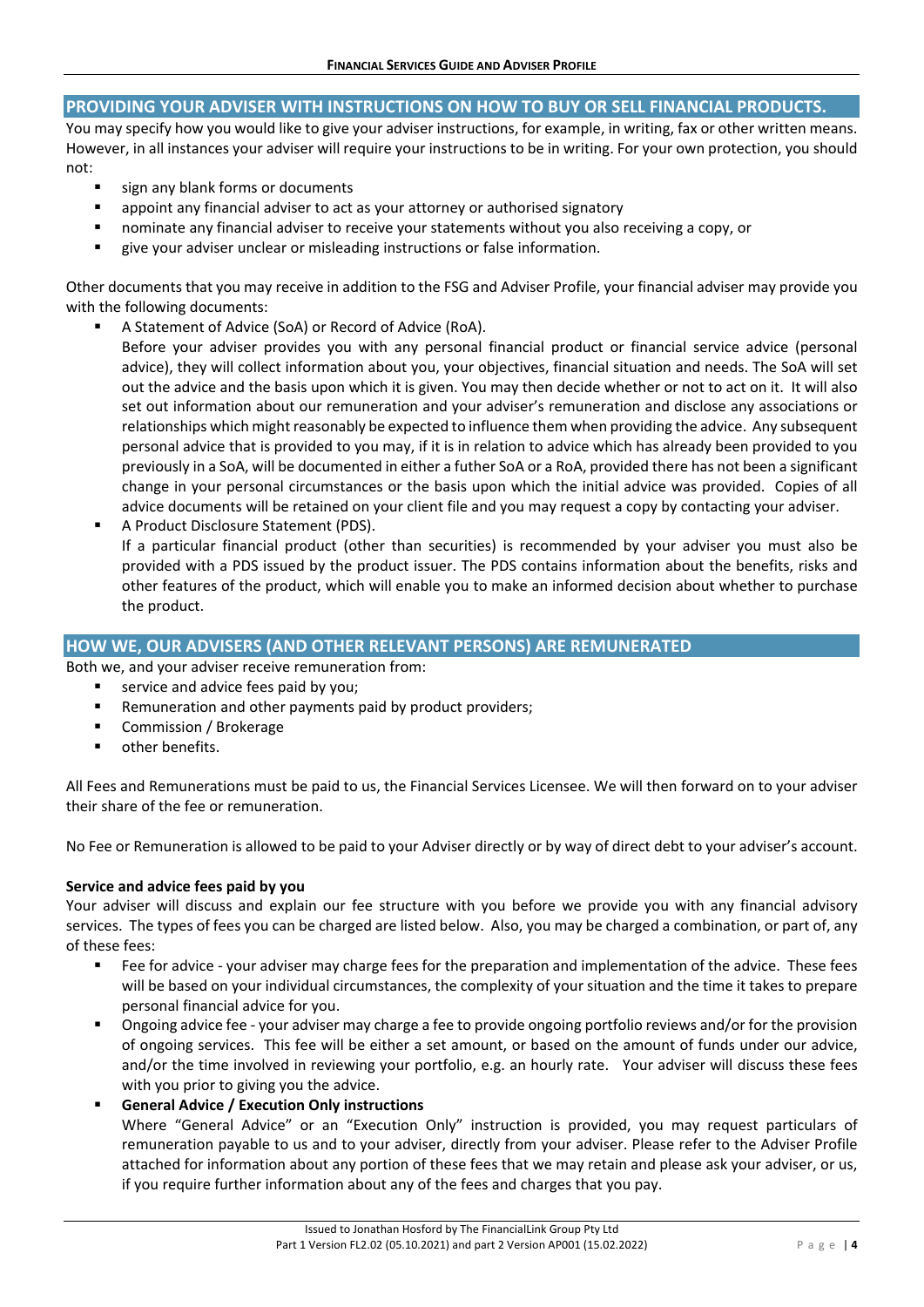#### **Payment methods**

Our fees are either invoiced to you directly, or deducted from your investments, or a combination of these methods. Where it is debited from your investments, it is normally referred to as the Adviser Service Fee.

In most instances, you will be able to select the method of payment that suits you best. Your Adviser will discuss and agree the method of payment with you before providing you with any advisory services. The specific fees and services that you will pay for, will be set out in your SoA or other advice documents, in your annual fee disclosure statement and or ongoing client service agreement.

Your current options:

- You may choose to be charged a financial planning advice fee that is based on the time spent preparing your SoA (or other advice document) and is dependent on the complexity of the advice; or
- You may enter into an ongoing service agreement with your adviser that covers items such as ongoing advice and portfolio reviews. You and your adviser should discuss the services to be included and the fee that you will pay. The agreed upon advisory services will be set out in the ongoing service agreement provided by your adviser either before, or at the time, you are presented with your SoA.

#### **Risk insurance products**

We may receive initial remuneration from the life insurance company for risk insurance products that you purchase and we may also receive ongoing remuneration when you renew your policy. This remuneration is taken out of the premium that you pay and is not a separate charge to you. Applicable risk insurance remunerations are included in the Adviser Profile and will be detailed in your SOA. No remuneration is payable on group insurance policies held within your superannuation that commenced after 1 July 2013. For group insurance policies within superannuation that commenced prior to 1 July 2013, remunerations may be received. Remunerations may also be received in relation to retail insurance policies held within superannuation irrespective of the date of commencement.

#### **Other benefits**

#### **Corporate Partnership Program**

Product providers listed on the Approved Product List (APL) may be invited to participate in a Corporate Partnership program. The payments received through this program are utilised to provide training and educational opportunities for your adviser. Your adviser does not share directly in these payments, but may benefit indirectly through the provision of subsidised conference attendance and training costs. Your adviser may also receive a range of other benefits, up to \$299, in value from product providers such as marketing support or sponsorship, entertainment and conferences, which will be disclosed in your SoA.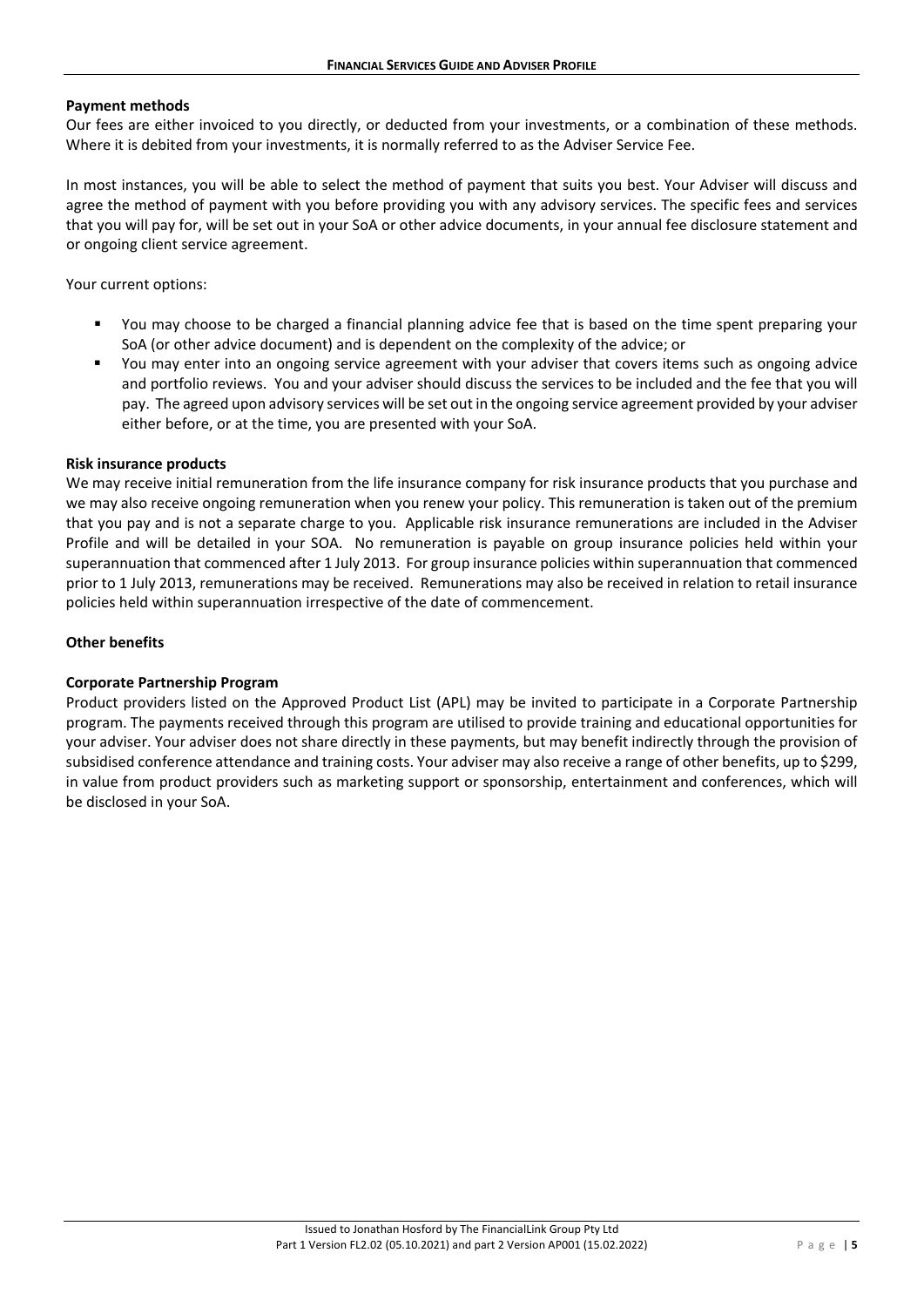#### **ASSOCIATIONS OR RELATIONSHIPS**

**Related entities**



#### **The Financial Link Group (TFLG)**

ABN: 12 055 622 967 | AFSL: 240938 Level 1, 90 Vulture Street West End QLD 4101



## **Interactive Mortgage and Finance (IMF)**

ABN: 49 130 407 091 | ACL: 391922 Level 1, 90 Vulture Street West End QLD 4101

#### **ASSOCIATIONS OR RELATIONSHIPS THAT MIGHT INFLUENCE THE SERVICES WE OFFER**



#### **CPG Research and Advisory Pty Ltd**

CPG is licensed by the Australian Securities and Investment Commission (ASIC) to provide investment advice to wholesale investors, AFSL 243361. The FinancialLink Group uses the services of CPG on our Investment Committee for asset consultancy purposes.

CPG Research & Advisory Pty Limited (CPG) is an asset consultant that works with the provision of research and advisory to AFSL licensees, financial advisers and wholesale investors to develop, implement and manage their investment portfolio/s.

CPG is a leading provider of investment consulting services. Offering comprehensive customised solutions to a broad range of institutional investors such as superannuation funds, insurers, local authorities, government agencies, universities, foundations, not‐for‐profit organisations and firms that service the wealth management sector. CPG is regarded as Australia's foremost researcher of enhanced cash investment.

CPG is Sydney based and services clients all over Australia, including regional areas. CPG has approximately 60 clients across Australia, and has in excess of \$7 billion in funds under advice with more than 50 institutional clients. CPG has 22 years of experience as an advisor and asset consultant. Clients have been as geographically diverse as Bahrain, Kwinana (WA), Kingsborough (TAS), Townsville (QLD) and Auckland (NZ).

CPG does not manage assets or manufacture products for sale to its clients anywhere in the world. As such we are one of the very few truly independent global providers of investment consulting services.

CPG does not issue, distribute or underwrite its own investment funds or securities, does not trade as principal and does not act as a market maker in securities. Recommended Products are drawn from the whole of the market, and CPG is not controlled or influenced by any product provider.

## **Conflict of interest**

A broad range of Conflicts of interests occur in the financial services industry which could have the potential to arise when providing financial services advice to both retail and wholesale clients, however these conflicts can be appropriately addressed by the imposition of proper controls and the appropriate disclosures so that the client can make an informed decision as to whether or not to proceed with the recommended financial advice.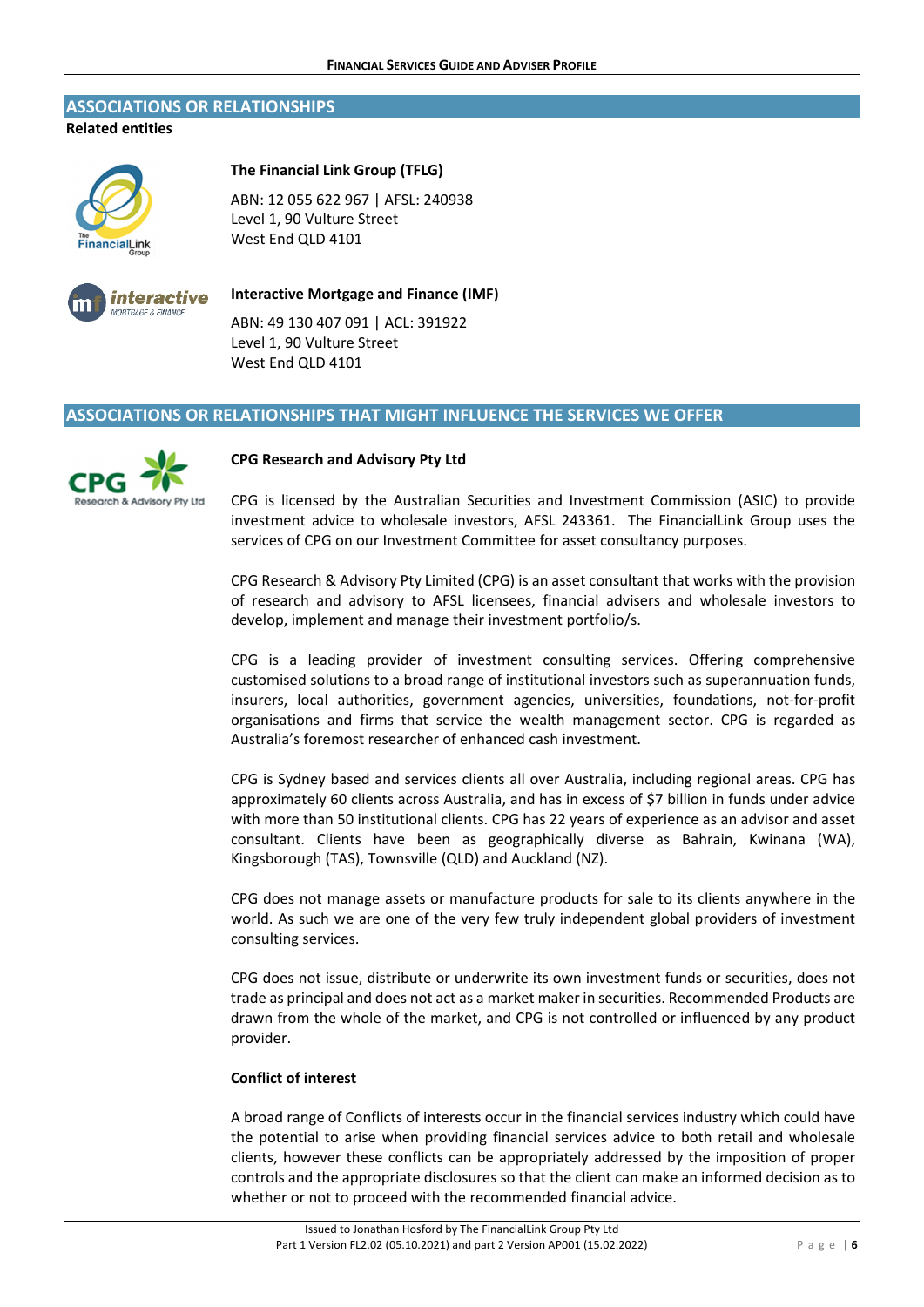However, the primary obligation of the adviser and the Licensee is to place the interest of the client ahead of their own interest on all occasions. In this way the client can be confident in the integrity of the financial advice they receive.

A full and frank disclosure of how the financial adviser is remunerated, the amount of the fees, the details of the services provided, the split of any fees or remuneration with any associations and the material benefits that may be derived from such associations are provided in any Statement of Advice or Record of Advice documents you will receive.

Where your adviser recommends a product or a service operated by a related company, or arranges for you to participate in an Initial Public Offer (IPO) underwritten by a related company, or an associated business relationship we and your adviser may receive a fee for that product or service.

#### **Other**

Within the group of companies there are common directorships. Directors receive an annual remuneration for the provision of their services to the relative company.

#### **Referral arrangements**

Your adviser may have referral arrangements or associations with other financial services providers, such as accountants. These are detailed in the Adviser Profile and may be referred to in any advice document provided to you.

## **HOW WE COLLECT, USE AND DISCLOSE INFORMATION**

Your adviser will retain the following personal information on your client file:

- 1. A record of what you tell your adviser about your objectives, financial situation and needsto enable your adviser to give you personal advice.
- 2. A copy of all personal advice provided to you. This includes the Statement of Advice or Record of Advice (SoA or RoA) provided to you when you initially received personal advice, as well as any subsequent advice. and
- 3. Other records relating to the provision of financial services and advice given to you. Ask your adviser if you would like to examine your client file. You can request a copy of any advice document either by phone or in writing. Please allow at least seven working days to process your request.

If your adviser leaves our licence and starts providing financial services under another licensee, your information may be transferred to the new licensee. You will be advised of any such transfer prior to it taking place and you will be given the opportunity to remain with one of our **TFLG** advisers if you prefer to do so.

## **Your privacy**

We are committed to maintaining the privacy and security of your personal information. Your personal information will be collected for the primary purpose of providing you with the services described in this FSG. If you do not provide the personal information requested, we may be unable to provide you with the financial services you have requested.

We may also need to pass on some of your personal and financial information to third parties such as product providers, only to the extent that the information provided to these third partiesis needed in order for a financial product orservice to be provided to you.

## **Anti‐Money Laundering and Counter Terrorism**

As a financial service provider, we have an obligation under the Anti‐Money Laundering and Counter Terrorism Finance Act 2006 (Cth) to verify your identity and the source of any funds. This meansthat we will ask you to present identification documents to meet the 100 points assessment such as your passport or driver's licence. We will also retain copies of this information. In connection with providing our services to you, we may disclose information about you to your Authorised Representatives and to other professionals, such as insurance providers, superannuation trustees, product issuers, auditors and our service providers.

We are unlikely to disclose your personal information to overseas recipients. However, any overseas disclosure does not affect our commitment to safeguarding your personal information and we will take reasonable steps to ensure any overseas recipient of your personal information complies with the Australian privacy law. Should your adviser utilise an overseas service provider, these arrangements will be detailed in their Adviser Profile.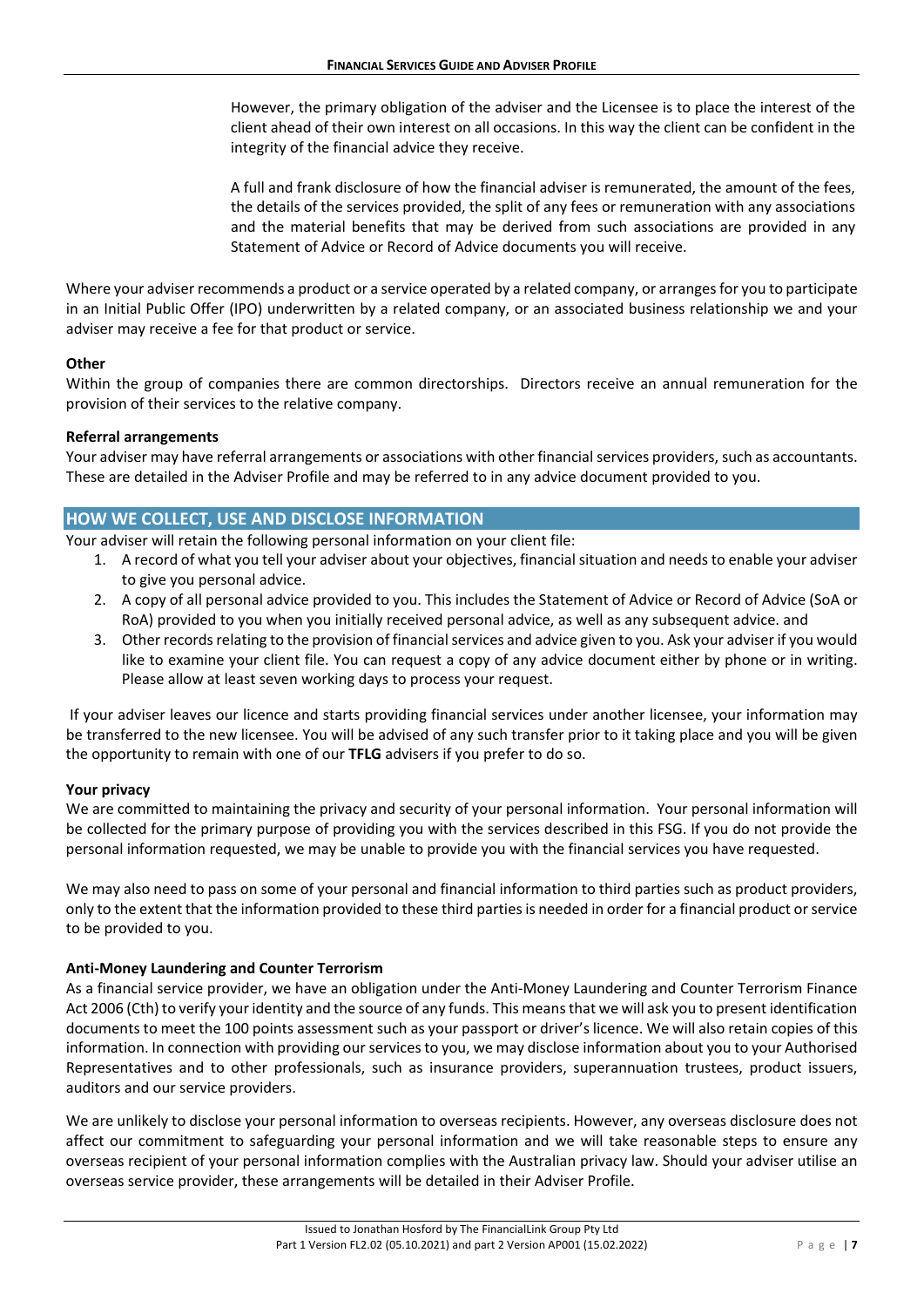#### **Your Privacy**

Your personal information will be handled in accordance with our Privacy Policy which outlines how we collect, use, store and disclose your personal information. For more information, including how to access or correct your personal information, or how to complain about a breach of the Australian Privacy Principles, please read our Privacy Policy which can be accessed on our website (www.tflg.com.au) or by contacting us on 1300 133 511 or by writing to:

Privacy Officer **The FinancialLink Group Pty Ltd** GPO Box 5283 West End QLD 4101

or by asking your adviser for a copy.

## **OUR COMPLAINTS HANDLING PROCESS**

If you have a complaint about the financial services provided to you, you should take the following action:

- 1. Speak to your financial adviser about your concerns, or
- 2. If you are unable to contact your financial adviser or do not wish to discuss your concerns with them, you can contact us on 1300 133 511 or write or email your complaint to the address below:

Compliance and Professional Standards Manager The FinancialLink Group Pty Ltd PO Box 5283 WEST FND OLD 4101 Or Email compliance@tflg.com.au

We will provide an acknowledgement to you within 24 hours or one business day upon receipt of your complaint. We aim to resolve all client complaints the same day or within 5 business days where possible. However, where the complaint cannot be resolved within this period, we will endeavour to resolve your complaint within a maximum of 30 calendar days.

If required, we can help you articulate your complaint about any of the financial services you have received from us. If you have any special needs, such as if English is not your first language or you need other forms of assistance, please advise us and we will endeavour to assist you in the resolution of your complaint.

If your complaint cannot be resolved to yoursatisfaction within the 30 calendar day period, you may refer your complaint, free of charge, to the Australian Financial Complaints Authority (AFCA) of which The FinancialLink Group is a member. AFCA's contact details are:

Australian Financial Complaints Authority (AFCA) GPO Box 3 MELBOURNE VIC 3001

1800 931 678 (Free call within Australia) 9:00am–5:00pm AEST/AEDT weekdays or via

Calls from an international number add +61. International calls may incur a charge from your carrier. Email: info@afca.org.au Website: https://www.afca.org.au

Alternatively, other matters can be referred to the industry regulator – The Australian Securities and Investment Commission (ASIC) on 1300 300 630 or via the ASIC Website www.asic.gov.au.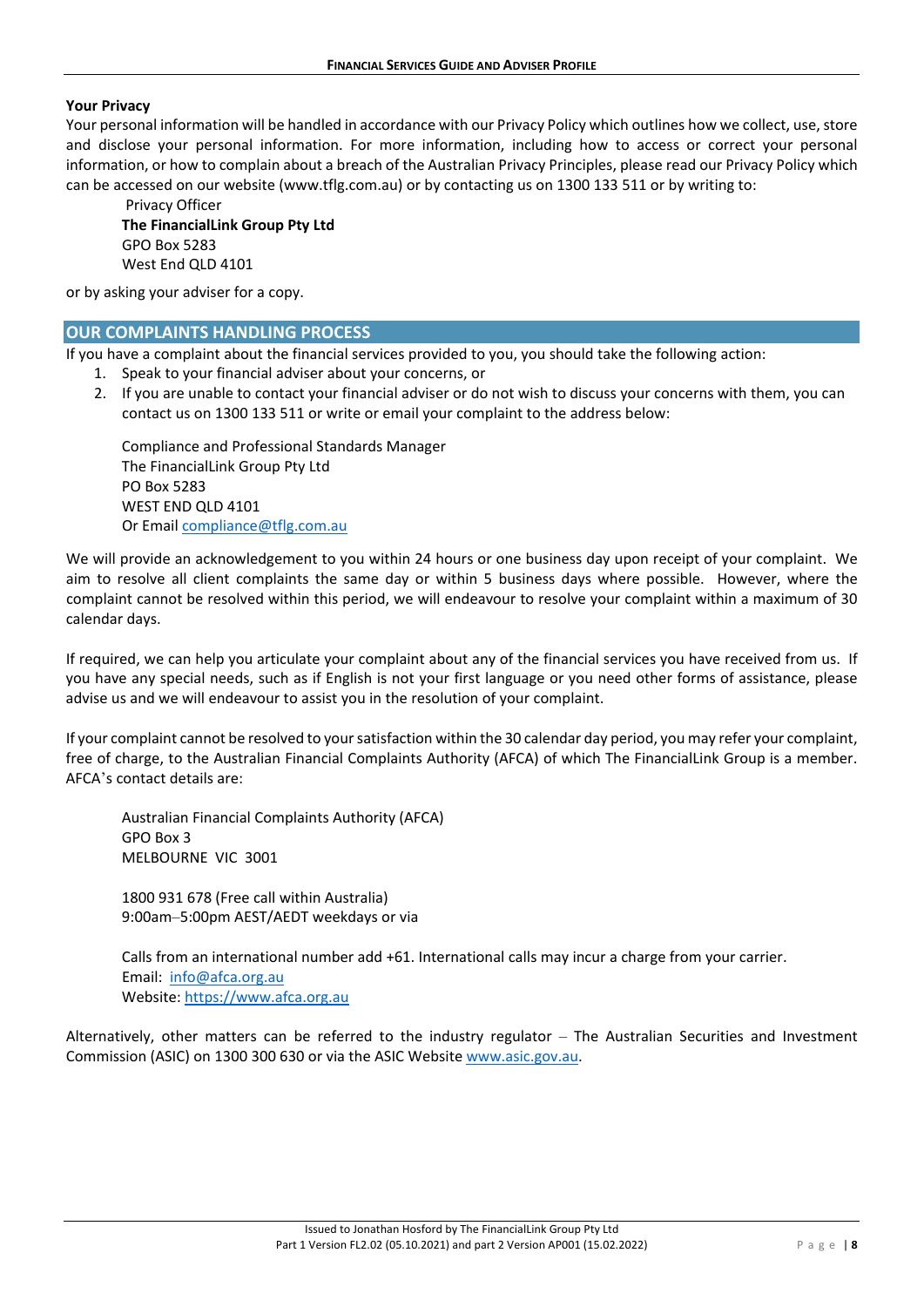# **PART 2 ‐ ADVISER PROFILE**

## **INTRODUCTION**

This Adviser Profile is Part 2 of our Financial Services Guide (FSG) and provides you with further information about your Authorised Representative of TFLG. The Adviser Profile must be read in conjunction with Part 1 of the FSG and if Part 1 is not attached please ask the adviser for this profile or contact TFLG's Head Office on 1300 133 511.

## **WHO IS MY ADVISER?**

Your adviser is Jonathan Hosford (ASIC Authorised Representative No. 1002956) of Davkat Enterprises Pty Ltd Trading As Northwest Life whose Australian Securities and Investments Commission (ASIC) number is 254625. Davkat Enterprises Pty Ltd is a Corporate Authorised Representative of The FinancialLink Group Pty Ltd.

#### Jonathan's contact details are:

| Office Address:        | 4B Targo St, Bundaberg QLD 4670           |
|------------------------|-------------------------------------------|
| <b>Postal Address:</b> | PO Box 201, Bundaberg QLD 4670            |
| Telephone:             | 07 4151 6001                              |
| Mobile:                | 0439 136 919                              |
| Email:                 | jonathan@northwfg.com.au                  |
| Company Website:       | www.northwestinsurance.com.au             |
| Facebook:              | https://www.facebook.com/NWIBrokers       |
| LinkedIn:              | https://linkedin.com/in/jonathan-hosfprd/ |

## **Qualifications:**

Bachelor of Business (Finance) Bachelor of Science (Geology) Advanced Diploma of Financial Planning Diploma of Financial Planning FASEA Ethics FASEA Adviser Exam

## **Memberships:**

Financial Planning Association of Australia (FPA)

**WHAT KINDS OF FINANCIAL SERVICES ARE YOU AUTHORISED TO PROVIDE ME AND WHAT KINDS OF FINANCIAL PRODUCT/S DO THOSE SERVICES RELATE TO?**

Jonathan is authorised by The FinancialLink Group Pty Ltd to provide product advice on and to deal in the following strategies and classes of products:

#### Strategies

Financial planning strategies including:

- Tax Planning (in consultation with your tax adviser)
- Estate Planning
- Business Succession Planning including Life Risk Insurance
- Life Insurance and Risk Management
- Pre and Post Retirement Planning
- Retirement Income
- Social Security Advice
- Investments
- Wealth Accumulation
- Wealth Creation
- Superannuation and Rollover Advice
- Asset Allocation and Management Advice
- Ongoing Advice and Review Services

Product Classes

- Deposit and Payment Products ‐ Non‐basic Deposit Products
- Government Debentures, Stocks or Bonds
- Investment Life Insurance Products
- Life Risk Insurance Products
- Managed Investment Schemes, including IDPS
- Retirement Savings Account Products
- Securities
- Superannuation

## Restrictions

- Excluding Self Managed Superannuation Funds
- Excluding Standard Margin Lending

Only products approved by The FinancialLink Group Pty Ltd may be recommended by the adviser.

#### Issued to Jonathan Hosford by The FinancialLink Group Pty Ltd Part 1 Version FL2.02 (05.10.2021) and part 2 Version AP001 (15.02.2022) Page | 9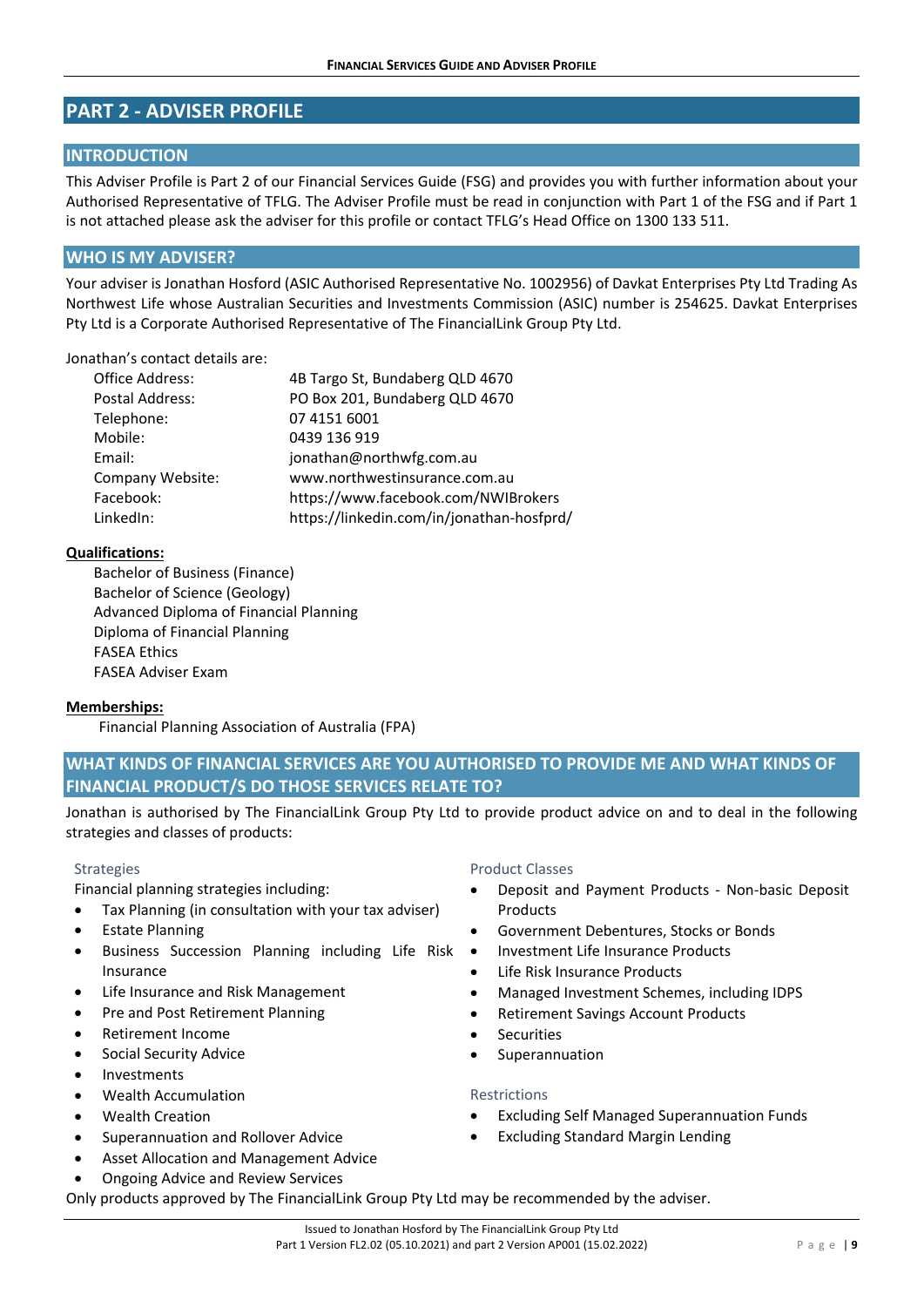# **HOW ARE ANY REMUNERATIONS, FEES OR OTHER BENEFITS CALCULATED FOR PROVIDING THE FINANCIAL SERVICES?**

The cost of providing a financial product or service to you will depend on the nature and complexity of the advice, financial product and/or service provided. The payment options for the provision of financial services will be discussed with you by your adviser and are as follows:

- Fee for service
- Implementation fees
- Transaction fees
- Brokerage / Commission / Remuneration
- Ongoing service fees
- Or a combination of the above depending on what best suits the client.

Please note that the type of payment option can also depend on the type of product and/or advice implemented, and your adviser will discuss this with you.

All fees, remuneration, commission and brokerage payments received for the financial services provided are paid to The FinancialLink Group Pty Ltd. The FinancialLink Group Pty Ltd retains a percentage of these payments and forwards the balance to Davkat Enterprises Pty Ltd. Davkat Enterprises Pty Ltd then pays Jonathan a combination of salary and other benefits for the provision of financial services.